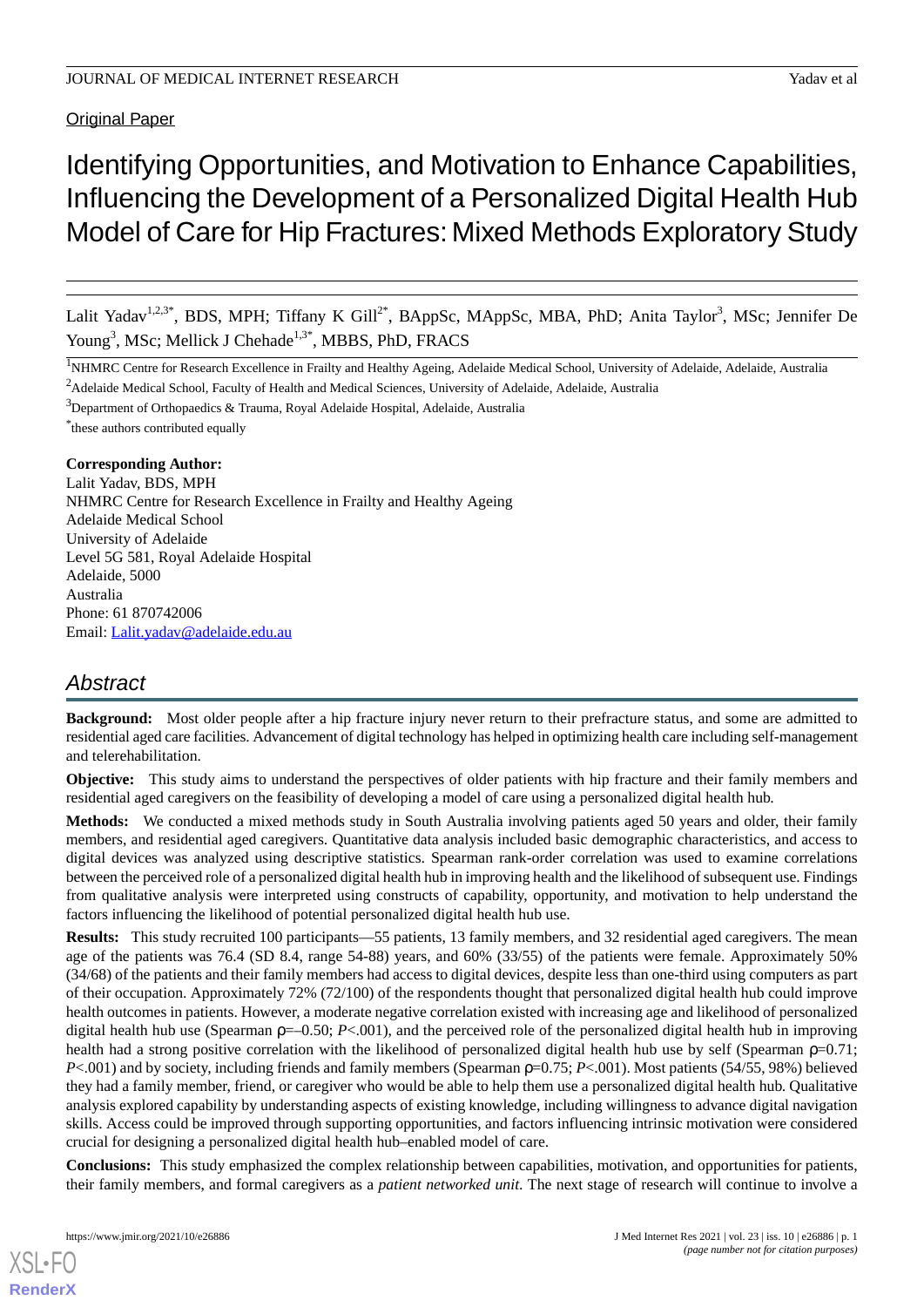cocreation approach followed by iterative processes and understand the factors influencing the development and successful integration of complex digital health care interventions in real-world scenarios.

*(J Med Internet Res 2021;23(10):e26886)* doi:  $10.2196/26886$ 

#### **KEYWORDS**

digital health; mixed-methods; hip fractures; behavior change; patient education; model of care; mobile phone; patient networked units

# *Introduction*

#### **Background**

The population of South Australia is older than that of all the mainland states and territories in Australia, except Tasmania. According to the Australian Bureau of Statistics, the current population of South Australia is approximately 1.7 million [[1\]](#page-8-0). It is expected to increase to 1.85 million by 2026 and to 2 million by 2038 using current population projections. This increase was reflected by a significant increase in the older population. The number of retirees in the 65-79 years age group is projected to increase by 40% by 2041, using 2016 as the baseline. Moreover, the population aged 80 years and older is projected to increase by 117% over the same period [\[1](#page-8-0)], which will require an increased need for appropriate health and social care [[2\]](#page-8-1). Although there has been greater realization that the skills, knowledge, and experience of older people could be better used with regard to their health care, there remains a view that they are a drain on society given their health problems and service needs [\[3](#page-8-2),[4\]](#page-8-3). The United Nations Economic Commission for Europe has suggested that altering this view is a key strategy to improve the integration and participation of older people in society [[5\]](#page-8-4).

#### **Hip Fractures and Multimorbidity**

Fragility fractures mostly occur in older people owing to low-trauma falls, which often result from multimorbidity [\[6](#page-8-5),[7\]](#page-8-6). Multimorbidity is the presence of more than one chronic disease in an individual and is influenced not only by health-related characteristics but also by socioeconomic, cultural, and environmental factors, as well as patient behavior [\[8](#page-8-7)]. Hip fractures are among the most devastating fragility fractures, and their management becomes challenging because of the required involvement of several disciplines within health and social care. This cohort not only represents healthy older people at one end of the spectrum but also comprises people with frailty, sarcopenia, osteoporosis, and dementia at the other end of the spectrum. This makes management of an acute event such as a hip fracture complex, with wide-ranging outcomes within the health care systems involving multiple disciplines and service providers [[9-](#page-8-8)[11\]](#page-8-9). It is made even more complex with the crossover between different levels of care, ranging from acute tertiary to primary and residential aged care [\[12](#page-8-10),[13\]](#page-8-11). Most patients who are admitted to acute hospital care are unable to return to their prefracture level of independence [\[14](#page-9-0)-[16\]](#page-9-1). Although some patients return to independent living in their own homes, a significant number are either newly admitted or return to residential aged care [[17\]](#page-9-2). Thus, we believe that individual patient outcomes can only be improved by envisaging a model of care that ensures a holistic and integrated approach

to health service delivery while empowering patients and their caregivers.

#### **Digital Health–Enabled Models of Care**

Models of care (MoCs) are frameworks mutually agreed by key stakeholders accountable for delivering evidence-informed quality health care. Such frameworks must be functional, outlining the optimal manner in which condition-specific care should be made available and delivered to consumers while addressing issues related to specific aspects of service provision [[18\]](#page-9-3). They go beyond clinical practice guidelines to incorporate practical delivery issues of who, when, where, and how care is best delivered and evaluated [\[18](#page-9-3)]. Thus, MoCs become complex due to their multidisciplinary workforce links to secondary and tertiary care services, the biopsychosocial needs of the patients, and frequently changing organizational structures. Although the mandate of primary care is to offer a generalist approach for dealing with older adults with multimorbidity, the coordination of community services is difficult. It is often left to the patients and their caregivers to coordinate and navigate through a range of services into which their individual social circumstances and priorities also need to be factored [[18\]](#page-9-3). Provision of accurate, timely, and adequate information by educating patients plays a vital role in improving engagement and participation in the recovery and rehabilitation processes within the MoC. Health professionals often overlook patients' health literacy during routine practice, incorrectly assuming that the health information and instructions provided to patients and their family members have been understood [[19,](#page-9-4)[20\]](#page-9-5). Patient education, which also involves family members and residential aged care staff, is crucial for empowerment and improving health literacy [\[7](#page-8-6),[21-](#page-9-6)[23](#page-9-7)].

Technological advancements have led to the evolution of clinical decision support systems and a myriad of consumer mobile apps to target different stakeholders, with the intention of optimizing health care and self-management of chronic disease conditions and maintaining a healthy lifestyle [\[12](#page-8-10),[13](#page-8-11)[,24](#page-9-8)]. Nevertheless, there remains a need to build on the knowledge exchange process between health care providers and patients, along with their family members and caregivers, acting as facilitators [[13\]](#page-8-11). By targeting different multimorbidities, which correspond to the internal capacity of individual older people, care can be personalized. This aligns with the World Health Organization (WHO) guidelines on community-level interventions to manage declines in intrinsic capacity through an integrated care approach for older people (WHO-Integrated Care for Older People) [[13,](#page-8-11)[23\]](#page-9-7). The WHO describes digital health as a broad umbrella term encompassing eHealth, mobile health, and emerging areas, such as the use of advanced computing sciences in big data, genomics, artificial intelligence, and machine learning [[25\]](#page-9-9).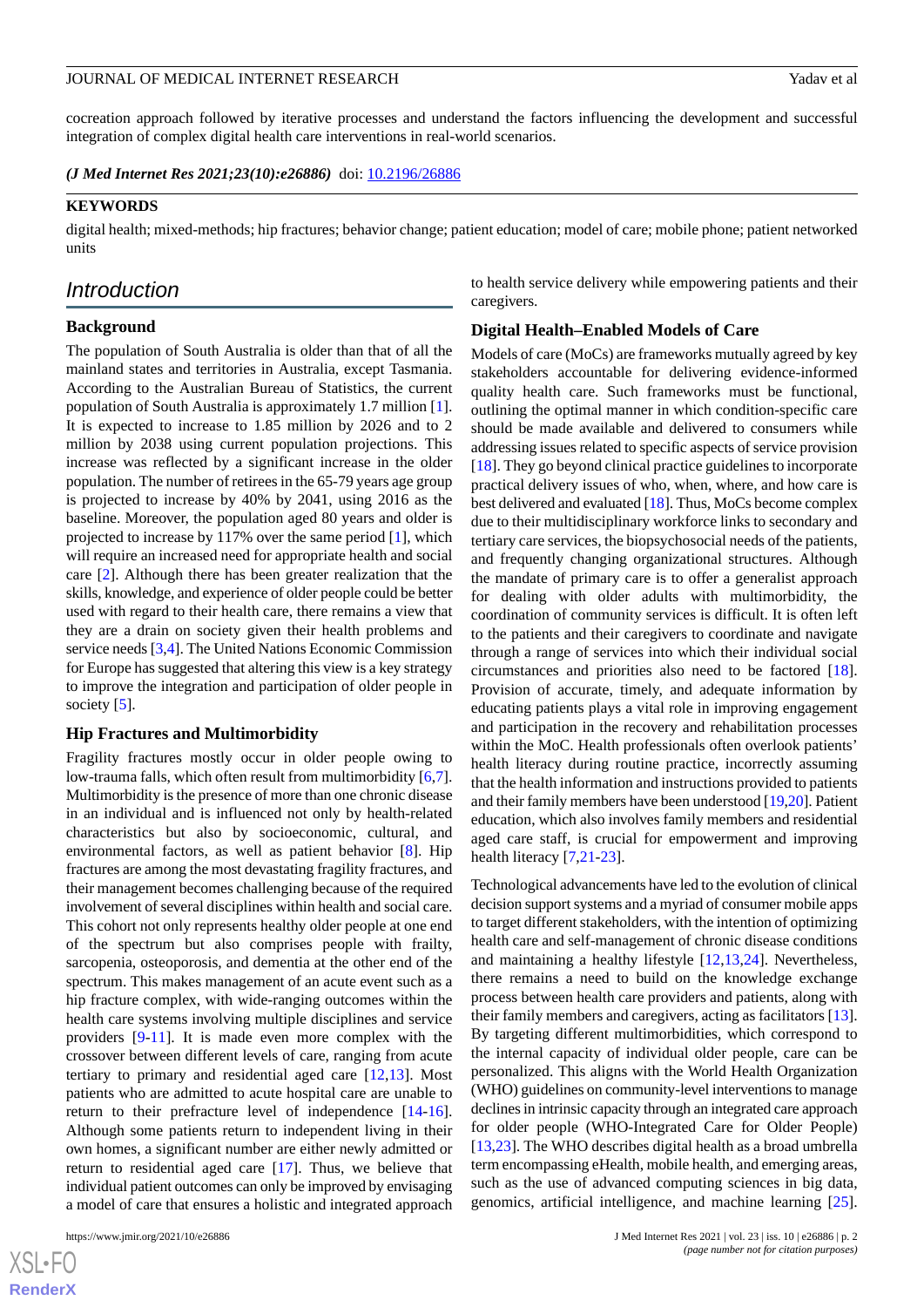Commitment and strategic engagement of stakeholders, including patients and the community, is required to improve health care services across all stages, from inception to operation or implementation [[25\]](#page-9-9). Further advancement of these technological solutions can bypass some of the care disparities imposed by sociodemographic and geographic barriers and support the move toward universal health coverage [\[26](#page-9-10),[27\]](#page-9-11).

# **Objective**

The aim of this study is to understand the perspectives of older patients with hip fracture, their family members, and formal caregivers in residential aged care facilities to inform the development of a personalized digital health hub by understanding their current access to digital devices and factors affecting the likelihood of future use [\[8](#page-8-7)].

# *Methods*

# **Setting and Study Design**

We examined patients with hip fracture aged 50 years and older. This mixed-methods study [\[28](#page-9-12)] was conducted at the Royal Adelaide Hospital, a tertiary trauma care center in Adelaide, South Australia. This is one of the busiest hospitals in Australia for acute hip fractures, with local estimates suggesting approximately 500 to 600 patients treated annually [[29\]](#page-9-13).

# **Digital Health Hub Initial Concept**

In this study, a digital health hub scenario, which is currently under development, was described to generate appropriate responses from the study participants. This proposed web-based health information portal, or a website, is intended for patients who can access all relevant information about their hip fractures. It includes details in multimedia formats of diagnosis and treatment options, medications, wound management and rehabilitation exercises, potential problems encountered during the hospital admission and post discharge, information on how to deal with difficulties, as well as how and when to attend follow-up appointments or seek more help from the health care team. It is interactive, enabling patients and their caregivers to provide both targeted and patient-initiated information to their health care provider, which is captured digitally. It also allows users to selectively make information available to family members or other people involved in their care (either formally or informally).

#### **Data Collection and Analysis**

Participants in this study were recruited from a previous prospective cohort study that focused on the delivery of fracture liaison service, undertaken between January and December 2016. Patients were contacted consecutively, and those who consented were invited to participate in the study. If participants in the original study had caregivers participating on their behalf, they were approached in a similar manner. Family members were represented as informal caregivers, whereas formal caregivers were caregivers of older people in residential aged care facilities. The data for this study were collected over a period of 6 months, from January 2017 to June 2017, using face-to-face interactions or telephone calls on the basis of individual preferences. A semistructured questionnaire consisting of closed and open-ended questions was developed and administered [\(Multimedia Appendix 1](#page-8-12)). Participants' responses to each question were entered into a hard copy Word (Microsoft Corporation) document by the research staff while administering the survey questionnaire. These responses were then compiled on an Excel (Microsoft Corporation) spreadsheet and stored on a password-protected folder on the secured server of SA Health.

Quantitative data analysis included basic demographic characteristics, and access to computers and the internet (digital devices) at home and in the workplace were analyzed using descriptive statistics. Spearman rank-order correlation was used to examine correlations between the perceived role of a personalized digital health hub in improving health and the likelihood of subsequent use of a personalized digital health hub. Fisher exact test and odds ratios were calculated for comparisons across respondent groups with respect to previous access to computers at the workplace, gender differences, and likelihood of potential personalized digital health hub use.

Qualitative data analysis included a series of open-ended questions to identify potential barriers and facilitators for accessing personalized digital health hub. Responses to the open-ended questions were analyzed deductively and aligned with the tenets of capability, opportunity, and motivation [[30,](#page-9-14)[31\]](#page-9-15). These findings interpreted using constructs of capability, opportunity, and motivation embedded within a theoretical Behavior Change Wheel (BCW) framework and helped to understand factors influencing the likelihood of potential personalized digital health hub use. The use of this framework to explore multidisciplinary stakeholder engagement within hip fracture management has been described elsewhere ([Figure 1\)](#page-3-0) [[31,](#page-9-15)[32](#page-9-16)].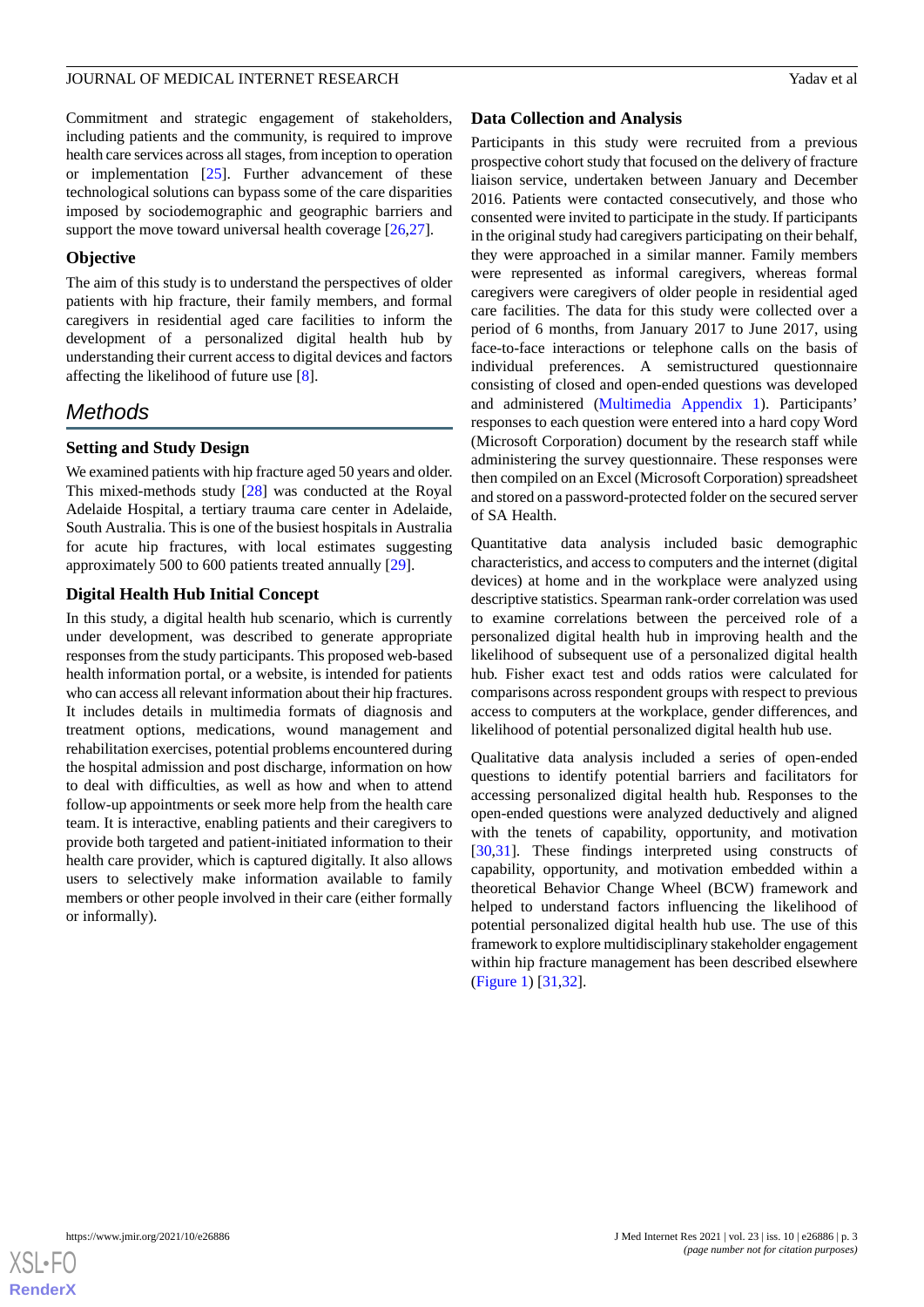<span id="page-3-0"></span>**Figure 1.** Constructs of capability, opportunity, and motivation embedded within a Behaviour Change Wheel Framework [\[27\]](#page-9-11). Sources of Behaviour box and arrow in green; Intervention functions orange; Policy categories blue. Know: knowledge; Mem.: memory, attention and decision processes (capability); Id: social or professional role and identity; Bel. Cap. and Cons: beliefs about capabilities and consequences; Opt. and Int.: Optimism and intentions (motivation); Soc.: social influences; Env.: environmental context and resources (opportunity).



#### **Ethics**

This study was approved by the Human Research Ethics Committee of the Central Adelaide Local Health Network (RAH protocol number R20080704, HREC reference: 080704, ethics approval amendment on 12/12/2016, CALHN reference number: 8977, SSA approval 23/1/2017).

# *Results*

#### **Quantitative Findings**

Overall, 100 participants were recruited in the study [\(Table 1\)](#page-4-0). These included 55 patients, 13 family members as informal caregivers, and 32 residential aged care workers. The age (in years) of patients (mean 76.4, SD 8.4; range 54-88) was similar to that of their family members (mean 77.2, SD 10.0), whereas the residential aged caregivers were younger (mean 45.2, SD 11.6). Females represented 60% (33/55), 54% (7/13), and 86% (28/32) of patients, family members or informal caregivers, and residential aged formal caregivers, respectively. Around a quarter to a third of the participants were from *professional* occupations across all 3 groups. The residential care group included 5 registered nurses and 2 enrolled nurses. Within the patients'group, the common occupations were laborers, clerical and administrative workers, homemakers, machinery operators, and drivers.

With respect to digital access, approximately half of the patients  $(28/55, 51%)$  and their families  $(6/13, 46%)$  had access to their own computer devices through the internet. A quarter (13/55,

[XSL](http://www.w3.org/Style/XSL)•FO **[RenderX](http://www.renderx.com/)**

24%) of the patients used a computer as part of their occupation in comparison to 31% (4/13) of family members, whereas more than 91% (29/32) of the residential aged caregivers had computer access.

Patients who reported using a computer as part of their work were 8 times more likely to have access to a computer with internet access at home compared with those who did not use a computer at work (odds ratio [OR] 8.08, 95% CI 1.58-41.18; Fisher exact test=0.0095; *P*=.05). The mean age of those with access to a computer was 4.6 years less than that of those without access (74.2 vs 78.8, *P*=.04).

Approximately 40% (25/68) of the patients and their family members reported using basic operational tools such as email and Google (or other search engines) in comparison to 100% (32/32) of the residential caregivers who used these functions ([Table 1\)](#page-4-0). Of these, more than 85% (46/53) of the patients found it *reasonably easy* to *very easy* to operate these basic functionalities through the internet. Skype or other video calling programs were used by only a quarter of patients and their family members, whereas 44% (14/32) of the residential caregivers reported that they used these programs. Among the patient group, men were 3 times more likely to report having used email than women (OR 3.75, 95% CI 1.17-11.9; *P*=.02). However, given the opportunity, 42% (23/55), 38% (5/13), and 56% (18/32) of the patients, their family members, and residential aged caregivers, respectively, expressed their willingness to learn or advance their skills in these areas. While exploring this aspect further, all patients except 1 (54/55, 98%)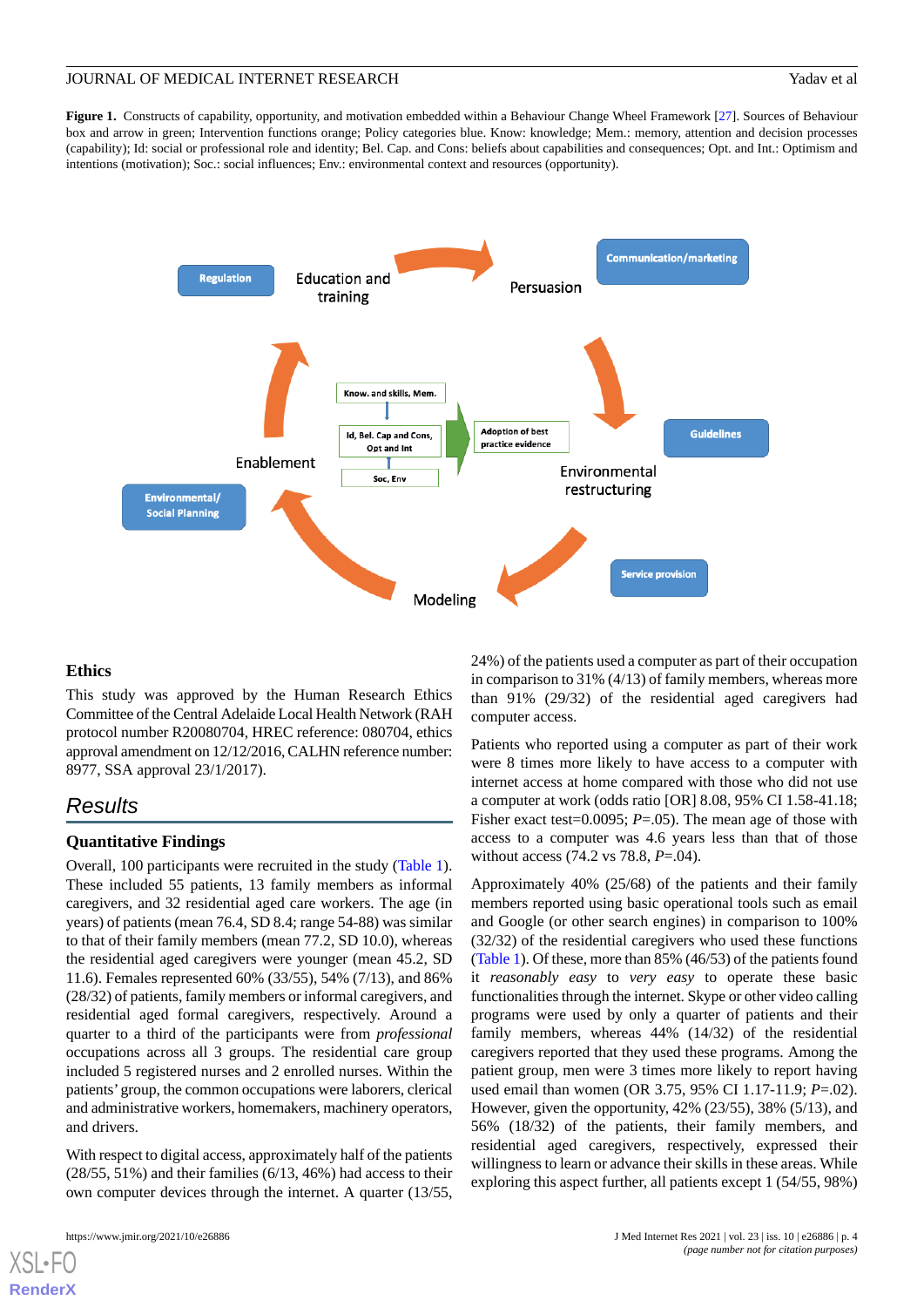also said they had a family member, friend, or caregiver who would be able to help them use a digital health platform.

Approximately 72% (72/100) of the respondents thought that personalized digital health hub could improve the health of patients. Although a moderate negative correlation existed with increasing age and likelihood of personalized digital health hub use (Spearman  $p=-0.50$ ;  $P<0.01$ ), the perceived role of the digital health hub in improving health had a strong positive correlation with the likelihood of personalized digital health hub use by self (Spearman ρ=0.71; *P*<.001) and by society, including friends and family members (Spearman  $p=0.75$ ; *P*<.001). Furthermore, those participants who thought that the support content and services provided through personalized

digital health hub would improve their health were more likely to use such a platform by themselves (OR 33.80, 95% CI 7.33-155.76; *P*<.001), and their friends and family members (OR 27.23, 95% CI 8.06-91.95; *P*<.001).

In terms of intention to buy a computer, 65% (36/55) of the patients said they would not be willing to purchase a computer or other device to enable them to access a web-based portal. Of the 35% (19/55) who would be willing to purchase a computer or device, 13% (7/55) said they would be willing to spend up to Aus \$200 (US \$144), 18% (10/55) said they would spend up to Aus \$500 (US \$360), and 4% (2/55) said they would spend up to Aus \$1000 (US \$720).

<span id="page-4-0"></span>**Table 1.** Basic demographics and computer access characteristics.

| Demographics and access to digital technology | Patients $(n=55)$ | Family members (n=13) | Residential aged caregivers (n=32) |
|-----------------------------------------------|-------------------|-----------------------|------------------------------------|
| Age (years), mean (SD)                        | 76.4(8.4)         | 77.2(10.0)            | 45.2(11.6)                         |
| Female, n (%)                                 | 33(60)            | 7(54)                 | 28 (86)                            |
| Occupation <sup>a</sup> , $n$ (%)             |                   |                       |                                    |
| Managers                                      | 2(4)              | 1(8)                  | $N/A^b$                            |
| Professionals                                 | 13(24)            | 4(30)                 | 7(22)                              |
| Technicians and trade workers                 | 6(11)             | 2(14)                 | N/A                                |
| Community and personal service workers        | 1(2)              | N/A                   | 25(78)                             |
| Clerical and administrative workers           | 7(13)             | 1(8)                  | N/A                                |
| Sales workers                                 | 3(5)              | 1(8)                  | N/A                                |
| Machinery operators and drivers               | 5(9)              | 1(8)                  | N/A                                |
| Laborers                                      | 8(14)             | 1(8)                  | N/A                                |
| Homemaker                                     | 5(9)              | 1(8)                  | N/A                                |
| Unemployed                                    | 1(2)              | N/A                   | N/A                                |
| Did not respond                               | 4(7)              | 1(8)                  | N/A                                |
| <b>Access to digital technology</b>           |                   |                       |                                    |
| Use of computer                               | 13(24)            | 4(31)                 | 29 (91)                            |
| Own computer with internet access             | 28(51)            | 6(46)                 | 32 (100)                           |
| Device access but no internet                 | 4(7)              | 0(0)                  | 0(0)                               |
| Use email                                     | $20(36)^{c}$      | 5(38)                 | 32 (100)                           |
| Use Google or other search engines            | 20(36)            | 5(38)                 | 32(100)                            |
| Use Skype or other video calling programs     | 13(24)            | 3(23)                 | 14(44)                             |
| Willingness to learn <sup>d</sup>             | 23(42)            | 5(38)                 | 18 (56)                            |

<sup>a</sup>Occupation groups as defined by the Australian and New Zealand Standard Classification of Occupations.

 $b_{N/A}$ : not applicable.

<sup>c</sup>Men versus women, odds ratio 3.75 (95% CI 1.17-11.9; *P*=.02).

<sup>d</sup>Willingness to learn how to use email or internet search engines such as Google or a video calling program such as Skype, if the respondents have not used any of them before.

# **Qualitative Findings**

The respondents answered the two open-ended questions within the survey instrument to explore barriers (Q15) and facilitators (Q16) influencing the likelihood of using a personalized digital

[XSL](http://www.w3.org/Style/XSL)•FO **[RenderX](http://www.renderx.com/)**

health hub to educate and empower patients, their family members, and caregivers within residential aged care ([Multimedia Appendix 1\)](#page-8-12). These factors were interpreted using constructs of capability, opportunity, and motivation within a BCW framework, and relevant quotes from the study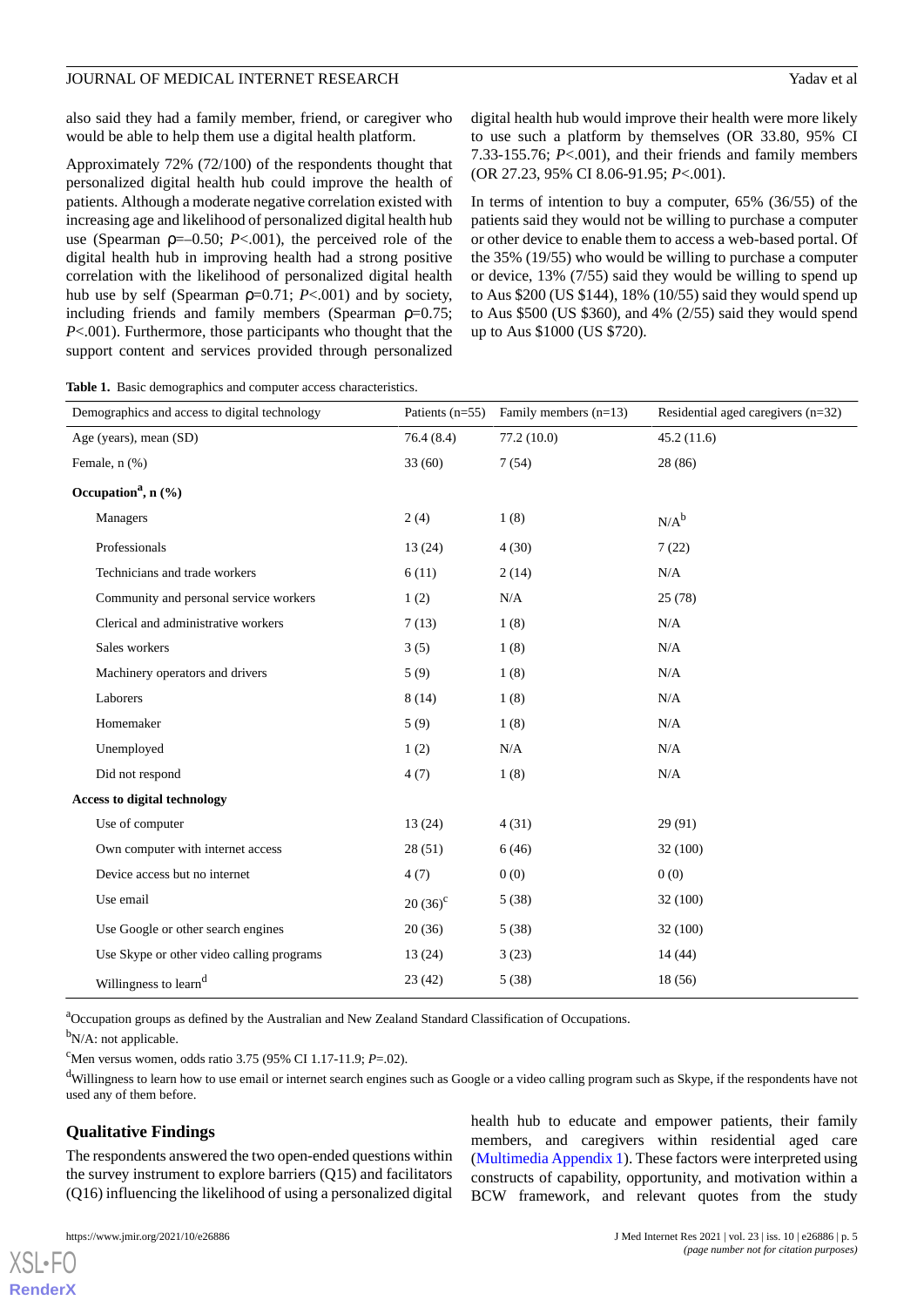respondents (R) were also provided. Capability in this study was defined as an individual's psychological and physical capacity to engage with the potential personalized digital health hub, which included having the necessary knowledge and skills. Opportunity considered all the factors lying outside the individual that make the behavior possible or prompt it, such as the likelihood of engaging with the potential personalized digital health hub. Motivation included processes that energize and direct behavior, not just goals but also habitual processes, emotional responses, and analytical decision-making. These constructs influence each other, as they work dynamically, such as access to opportunity can drive motivation, whereas enacting behavior can alter capability, motivation, and opportunity [[32\]](#page-9-16). There were 59 participants who responded to questions corresponding to barriers with further breakdown of 38, 9, and 12 as patients, their family members, and residential aged caregivers, respectively. In contrast, 40 participants responded to questions corresponding to facilitators, representing 24, 3, and 13 patients, their family members, and residential aged caregivers, respectively.

# **Capability**

Some patients recognized that possessing the necessary knowledge and skills while accessing digital devices can help explore relevant web-based health information, which could enable a better understanding of their health condition. Conversely, there were some family members and caregivers who lacked confidence in using digital devices. There was no one available to teach them and also felt inadequate about understanding the patient's medical condition. The patients' comments reflect that the information gathered through such a digital health platform would actually help improve their decision-making during the recovery process:

*Can't use the computer, no one to teach me to use it at the moment.* [R53]

*Would have been very useful (internet), always looking things up anyway.* [R49]

*Keeping up with computers and technology keeps me sharp [informing decisions].* [R38]

# **Opportunity**

Patients and their family members considered their personal environment and the affordability of resources, such as digital devices, as a major limiting factor. Residential aged caregivers saw digital health platforms as an opportunity to provide general health information, including healthy lifestyle, diet, and exercise. Furthermore, it was suggested that a platform such as a personalized digital health hub (or similar) would be more efficient or easier than existing options and would provide a potential solution with resources consisting of videos of exercises such as yoga and tai chi. In addition, several patients were of the opinion that a list of available services (eg, allied health professionals, exercise classes, alternative therapies) along with health management information could be well received by the community:

*Can't afford computer on aged pension.* [R15]

*Lots of people interested in general information about their health as well ie healthy lifestyle, diet, exercise.* [R72]

*Videos [exercises] would be very helpful, would like information about how long hip replacements last and how to take care of them, any information is good information? Could include tai chi or yoga.* [R24]

*Knowing it's there [digital platform] to fall back on, list of things/services that are available.* [R47]

*Rehab exercises, suggestions and options, a list of services.* [R67]

# **Motivation**

Being older was identified by both patients and their family members as one of the main hurdles to using the potential personalized digital health hub platform. Residential caregivers, however, identified practical issues such as lack of time in their existing role to use such a solution, which is currently not a part of their job. Participants across all 3 categories identified their existing capabilities as a limiting factor. However, they were also positive about the potential capabilities of a digital solution, such as the availability of information that would reduce the need to visit a physician and access to trustworthy interventions. These interventions include videos and information about health and instructions from reputable sources such as physiotherapists that they can follow in their own time as well as the potential to more easily track their appointments with different health care providers:

*Hard for other elderly people.* [R8]

*Just not practical, responsible for more than one person at a time so time using this would take away from actually caring for people.* [R83]

*Access to information on demand, not have to visit doctor, not missing phone calls and use on own time.* [R3]

*Reputable sources would be good, videos of exercises helpful, a realistic timeline for recovery would be useful.* [R43]

The residential aged care staff thought that a digital health solution could potentially improve handover processes through a better exchange of information between specialists and caregivers. Most participants were optimistic about the range of functions that a digital health platform could provide; however, some had reservations such as preferring phone conversations or maintaining conventional face-to-face interactions with the physician. Emotionally, some consumers were unhappy with the services provided through technology-based solutions in comparison with face-to-face interactions. One of the patients identified a potential lack of reinforcement in terms of someone who could teach or handhold, which could be a barrier to using a digital solution. Conversely, some patients thought that it could help them achieve more peace of mind and service satisfaction:

*Would (digital platform) improve handover of information between specialists and carers or the patient, keep everyone on the same page more.* [R88]

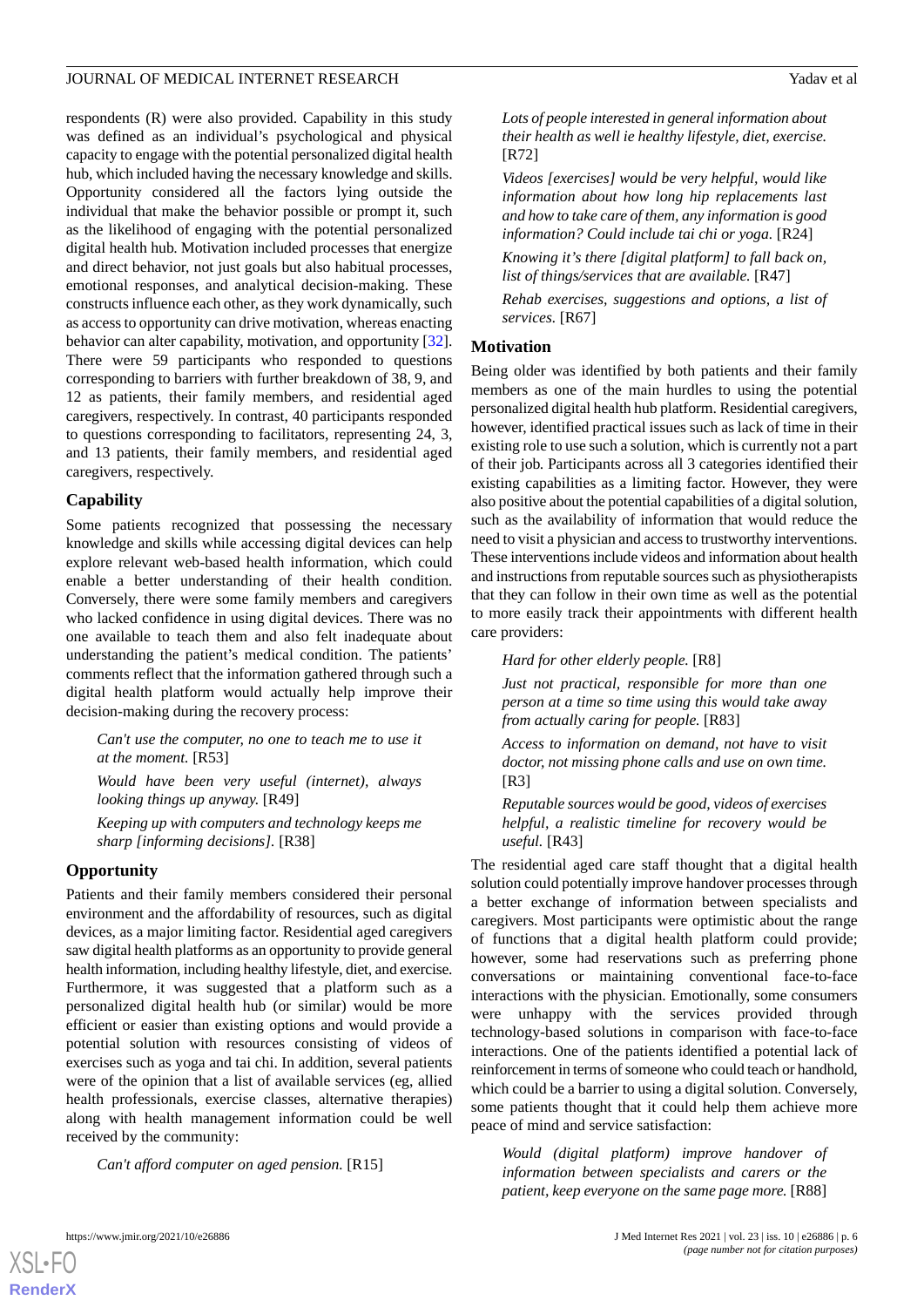*Prefer phone calls, more personal, know who you're talking to.* [R14]

*Good to be able to see exercises [over the internet], peace of mind.* [R6]

# *Discussion*

#### **Principal Findings**

This study was considered as one of its kind due to the involvement of combined perspectives from patients with hip fragility fractures, their family members, and residential aged caregivers. Older people with hip fractures often have low intrinsic capacity, leading to depletion in physical function, mental health impairment, and increased health care costs [[33\]](#page-9-17). Therefore, it is crucial to address hip fractures among older people, particularly those with multimorbidities, as a whole and in an integrated manner, rather than managing individual issues in isolation or silos, including improving health literacy by connecting with family members and formal caregivers as networked units [[34\]](#page-9-18). This study explored the feasibility of a potential personalized digital health hub model of care in educating, empowering, and integrating health services, including self-management, for older patients with hip fractures in South Australia. Quantitative and qualitative methods were used in synergy to maximize the interpretation of findings. The BCW framework was applied through constructs of capability, opportunity, and motivation. These constructs are embedded within the BCW framework, which has been used in many contemporary scenarios for developing complex health interventions, including stroke rehabilitation [[35\]](#page-9-19) and multiple lifestyle issues [[36,](#page-9-20)[37\]](#page-10-0).

Quantitative findings suggested that patients and their family members were of the same age, and almost half of them had current access to digital devices with the internet, despite only about a quarter of them using computers as part of their occupation (Opportunity). Although significant gaps existed with respect to operating emails, video calling, and exploring search engines (Capability), many of them expressed their willingness (motivation) to advance their skills through the supporting environment. The latter can be strengthened as 98% (54/55) of the patients said they had family members, friends, or caregivers (Opportunity) who would be able to help them use such a resource. Furthermore, the findings from our study suggest that 72% (72/100) of the respondents thought that the personalized digital health hub would be useful for improving their health.

Findings from the qualitative analysis explored deeper meanings of individual capability, opportunity, personal circumstances, and motivational factors varying within each group. Capability mainly focuses on knowledge, skills, and decision-making processes, whereas opportunities could be in the form of availability and access to digital devices and holistic care [[10\]](#page-8-13), including healthy lifestyle, diet, and exercise [\[36](#page-9-20)]. Some consumers may have better knowledge and skills to understand health information and access web-based resources. These people advocated for the personalized digital health hub being available for communicating high-quality and trustworthy health information resources, tracking appointments, and linking

relevant services through a single hub. On the other hand, some preferred traditional face-to-face interactions and considered declining individual capacities due to aging as a possible challenge to cope with learning associated with the new technology. For some, personal circumstances, including affordability and access to computer systems, were important aspects to be considered. Furthermore, the findings suggested that motivation to engage with personalized digital health hub could be adversely affected by increasing patient age and contributing to additional workload for caregivers. However, information available in different formats, such as video or interactive, could improve patient engagement, help navigate different service provisions, and improve workforce handover processes delivered through an agreed model of care [\[18](#page-9-3)].

The sharing of information between patients and health care professionals is one of the key pillars of therapeutic relationships [[38\]](#page-10-1). Increasingly, this information is being shared on the web, as digital health platforms through which patients can access education regarding medical conditions, information on self-management, and communication of health information to health professionals [\[39](#page-10-2)-[41\]](#page-10-3). Clearly accessing and using some of these platforms will challenge certain groups within populations, such as the older adults. Ulrich and Vaccaro [\[42](#page-10-4)] described the benefits to patients receiving health information on the internet. These included improved health outcomes, mainly due to fulfillment of expectations and changes in behavior, which are facilitated by improved availability of information and resources. They note that older people in particular prefer audiovisual or pictorial explanations and information [[42\]](#page-10-4). Furthermore, most patients do not have the capacity to distinguish nonbiased and reputable sources of information from commercially biased promotional materials [[42\]](#page-10-4). The personalized digital health hub research program described here presents an opportunity to standardize and ensure the quality and evidence base of information received by patients and caregivers. A contemporary example of a digital technology used to improve access to first-line care for musculoskeletal conditions is the painHEALTH initiative [\[43](#page-10-5)]. This platform was codeveloped with consumers in response to the escalating burden of pain management associated with musculoskeletal conditions. The development of content was aligned to best practice recommendations from musculoskeletal MoC [[18](#page-9-3)[,43](#page-10-5)] and calls to action for improved care highlighted in the Australian National Pain Strategy [[44\]](#page-10-6).

Not all people have access to the internet, and this is especially true for people older than 65 years. However, according to the Australian Bureau of Statistics and Household Use of Information Technology survey for 2016-2017, the proportion of users accessing the internet for health-related services or research has more than doubled from 22% in 2014-2015 to 46% in 2016-17. Among older people, 55% of those aged 65 or older accessed the internet in a typical week, a 4% rise from the survey conducted in 2014-2015 [\[45](#page-10-7)]. Internet use correlated positively with educational attainment and household income and negatively with rurality. However, the survey is likely to be an overestimate of the proportion of older adults in the population who regularly use the internet as it excluded *people living in nonprivate dwellings such as hotels*, *university residences*,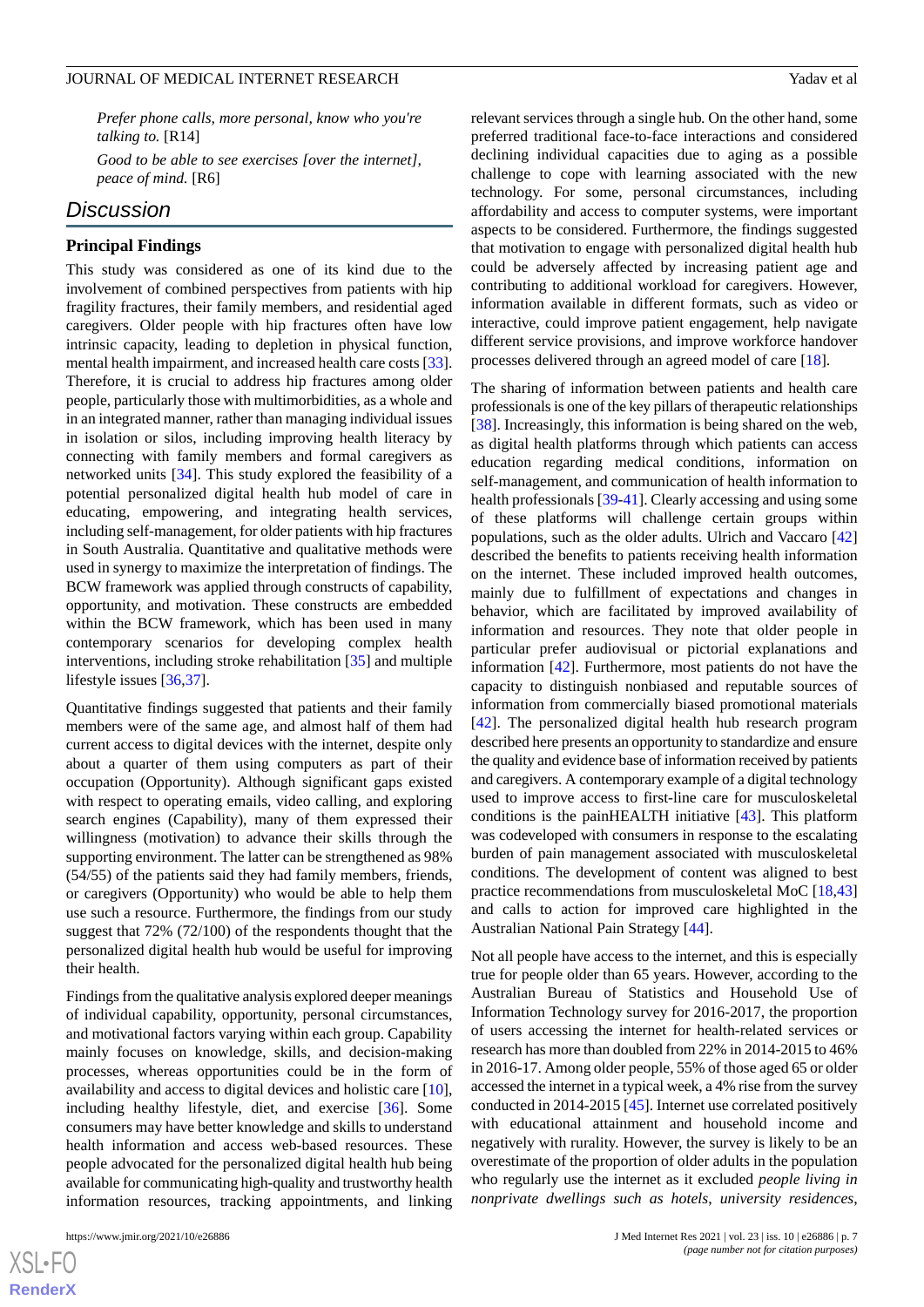*students at boarding schools*, *patients in hospitals*, *inmates of prisons*, and *residents of other institutions*(eg, *retirement homes* and *homes for persons with disabilities*) [[45\]](#page-10-7). The survey also noted that 14% of Australian households did not have internet access [[45\]](#page-10-7).

Caregivers, spouses, or family members can and should be engaged to assist with the personalized digital health hub platform in consultation with the patient. However, any provision to replace in-person clinical interactions must include a safety net for patients without access. Our study suggests that 46% (46/100) of the participants were willing to learn and develop their skills. Usually, patients accessing public tertiary care facilities are more likely to belong to the lowest socioeconomic status grouping [[46\]](#page-10-8); despite being economically disadvantaged, more than one-third of these patients within our study were willing to buy a computer or other smartphone devices to access the potential personalized digital health hub platform. The majority of them would spend between Aus \$200-\$500 (US \$144-\$360), but very few of them could go up to Aus \$1000 (US \$720). This emerging likelihood of using potential digital health solutions was also supported by another study [\[47](#page-10-9)], in which 63% of the participants expressed their intentions as *definitely or probably* to be using a digital health platform as a web-based interface. Such a platform could carry out tasks such as making appointments, asking questions, receiving treatment, information, and providing support for their health and well-being. This study also emphasized the importance of user-friendliness and quickly resolving issues such as bugs in the initial releases [[47\]](#page-10-9).

Although digital health care may offer feasible and efficient options for monitoring and securely interacting with patients, an adequate level of engagement with the technology by all stakeholders is critical. In a recent rollout of an Australian opt-out digital health data management system (known as My Health Record), although there was a 90% subscription rate by patients, less than a quarter of health provider organizations were using the system [\[48](#page-10-10)]. This was even though 60% ranked clinical integration and improved patient experiences as their top priorities [\[49](#page-10-11)]. This mismatch suggests that educating practitioners to use digital systems is as important as patient engagement and compliance [[50,](#page-10-12)[51](#page-10-13)]. Together, this could have an incremental effect on patient outcomes and service delivery.

#### **Limitations**

This study has several limitations. One of them was a convenience sample from a single hospital site. However, this site is a major tertiary referral center that receives hip fracture patients across South Australia. Similarly, because of time and resource constraints, we were only able to recruit 100 participants in this study. We recommend that future studies consider a large sample size and further build on the evidence [[52](#page-10-14)[,53](#page-10-15)]. Another limitation is that patients with impaired cognition and high multimorbidity risk were not included.

However, we attempted to engage residential aged caregivers who received many of these patients. These caregivers certainly act as facilitators, helping their patients, and are equally important stakeholders in the care process. Our study highlighted, from the perspective of caregivers, that personalized digital health hub could improve the handover process between specialist care and residential age care. [\[13](#page-8-11)]. We also acknowledge that these data were collected in 2017; however, we consider the findings from the study to be unique and still relevant, on the basis of the existing literature and development in the area of broader musculoskeletal care and digital health. Nonetheless, studies demonstrate the need to substitute current inefficiencies of siloed health care models with more person-centered and integrated models in which the patients and their caregivers are empowered as a team that works toward a personalized health solution to illness [\[8](#page-8-7),[18](#page-9-3)[,51](#page-10-13)]. We acknowledge that when this study was conducted, the concept of personalized digital health hub was very theoretical; however, with inputs from other study components, we have been able to advance it to the stage of a prototype to be tested in the practice setting in the next stage of our research activity. Another limitation offered by the design of this study was a weak component of qualitative methodology, as the primary data collection tool consisted of only 2 open-ended questions. However, despite this limitation, we attempted to maximize the relevance of findings by applying the analytical behavior change framework. Similarly, in this process, the increased use of digital technologies to support health care is inevitable, particularly in the context of COVID-19, which has not only accelerated the willingness of health care practitioners to adopt telehealth options but also resulted in patients quickly adapting to and embracing these recent changes [\[54](#page-10-16)-[56\]](#page-10-17).

#### **Conclusions**

Recovery from fragility fractures among older people requires input from multiple specialties within medicine and allied health domains depending on the presence of concurrent medical conditions. Rather than approaching patients as isolated individuals, we need to consider them in the context of a network of caregivers and delivery of service as an integrated holistic model of care. Findings from this study contributed to understanding the capabilities, motivation and opportunities of patients, family members and formal caregivers as a *patient networked unit* rather than as siloed groups and provided a proof of concept around a personalized digital health hub [[8\]](#page-8-7). This will provide greater cohesion and opportunities for success while navigating through a complex recovery pathway with multiple caregivers and is critical to the development of a personalized digital health hub–enabled MoC. Future paths will also incorporate perspectives from other relevant stakeholders as part of the *patient networked unit*, evolving through iterative processes and cocreation, to improve our understanding around the successful development of complex health care interventions and its drivers [[13,](#page-8-11)[57](#page-10-18)].

#### **Acknowledgments**

The authors would like to acknowledge all the patients, their family members, and residential aged caregivers for their time and valuable participation in this study. Furthermore, we would also like to thank multiple frontline health care practitioners at the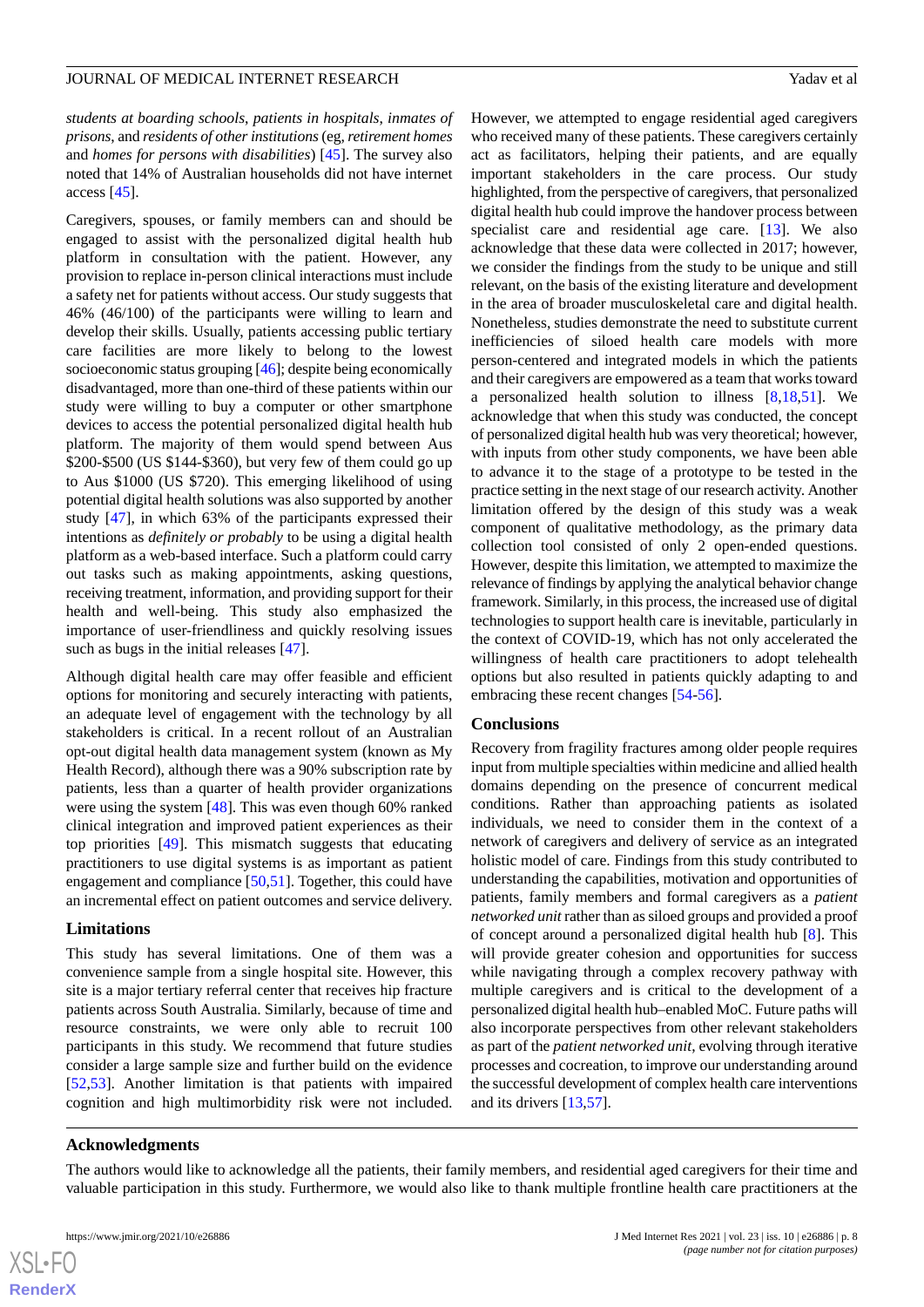Royal Adelaide Hospital for their incredible support in helping us collect the required data for this study. This study was financially supported by the National Health and Medical Research Council (NHMRC) Centre for Research Excellence (CRE) in Frailty and Healthy Aging at the Adelaide Medical School, Faculty of Health and Medical Sciences, The University of Adelaide, Australia (NHMRC grant ID-1102208). LY is supported through the Commonwealth Government of Australia Research Training Program Scholarship and Top-up scholarship by NHMRC CRE in Frailty and Healthy Aging. No external funding was received for this study.

# **Authors' Contributions**

MJC and TKG conceptualized the initial prospective cohort study, and LY joined in the iterative discussions around the analysis and interpretation of study findings. AT and JDY facilitated data collection for this study. LY wrote the initial draft of this manuscript. The drafts with multiple versions were subsequently reviewed, and constructive inputs were provided by TKG, MJC, AT, and JDY. This final version of the manuscript incorporates comments and edits from the authors and has been approved by all.

# **Conflicts of Interest**

<span id="page-8-12"></span>None declared.

# **Multimedia Appendix 1**

In-depth interview schedule (stakeholders). [[DOCX File , 16 KB](https://jmir.org/api/download?alt_name=jmir_v23i10e26886_app1.docx&filename=a45bdc58e22231f392bfcc7a8abbb226.docx)-[Multimedia Appendix 1\]](https://jmir.org/api/download?alt_name=jmir_v23i10e26886_app1.docx&filename=a45bdc58e22231f392bfcc7a8abbb226.docx)

# <span id="page-8-0"></span>**References**

- <span id="page-8-1"></span>1. Understanding south Australia's growing, changing population 2020. Department of Planning, Transport and Infrastructure, Government of South Australia. URL: [https://www.saplanningportal.sa.gov.au/data\\_and\\_research/population](https://www.saplanningportal.sa.gov.au/data_and_research/population) [accessed] 2020-02-20]
- <span id="page-8-3"></span><span id="page-8-2"></span>2. McDougall K, Barrie H. South Australia retirement village survey 2016. The University of Adelaide. 2017. URL: [https:/](https://adelaide.figshare.com/articles/journal_contribution/South_Australia_Retirement_Village_Survey_2016/5487340) [/adelaide.figshare.com/articles/journal\\_contribution/South\\_Australia\\_Retirement\\_Village\\_Survey\\_2016/5487340](https://adelaide.figshare.com/articles/journal_contribution/South_Australia_Retirement_Village_Survey_2016/5487340) [accessed 2021-09-07]
- 3. National Research Council, Institute of Medicine, Committee on an Aging Society. America's Aging: Productive Roles in an Older Society. Washington, DC: The National Academies Press; 1986.
- <span id="page-8-4"></span>4. Fenton S, Draper H. Older people make a huge contribution to society. Some communities and faith groups draw on this contribution in responding to the needs of all their members. University of Birmingham, Birmingham Policy Commission. URL: [https://www.birmingham.ac.uk/Documents/research/policycommission/healthy-ageing/](https://www.birmingham.ac.uk/Documents/research/policycommission/healthy-ageing/7-What-older-people-and-communities-are-contributing-updated.pdf) [7-What-older-people-and-communities-are-contributing-updated.pdf](https://www.birmingham.ac.uk/Documents/research/policycommission/healthy-ageing/7-What-older-people-and-communities-are-contributing-updated.pdf) [accessed 2020-02-20]
- <span id="page-8-6"></span><span id="page-8-5"></span>5. Integration and participation of older persons in society. United Nations Economic Commission for Europe. 2009. URL: [https://www.unece.org/fileadmin/DAM/pau/\\_docs/age/2009/Policy\\_briefs/4-Policybrief\\_Participation\\_Eng.pdf](https://www.unece.org/fileadmin/DAM/pau/_docs/age/2009/Policy_briefs/4-Policybrief_Participation_Eng.pdf) [accessed] 2020-02-20]
- <span id="page-8-7"></span>6. Osteoporosis: Assessing the Risk of Fragility Fracture. London, UK: National Institute for Health and Care Excellence: Clinical Guidelines; 2017.
- <span id="page-8-8"></span>7. Khow K, McNally C, Shibu P, YU SC, Visvanathan R, Chehade MJ. Getting patients back on their feet after a hip fracture. Medicine Today. 2016. URL:<https://medicinetoday.com.au/sites/default/files/cpd/MT2016-05-030-KHOW.pdf> [accessed 2021-09-07]
- <span id="page-8-13"></span><span id="page-8-9"></span>8. Chehade MJ, Yadav L, Jayatilaka A, Gill TK, Palmer E. Personal digital health hubs for multiple conditions. Bull World Health Organ 2020 Aug 01;98(8):569-575 [[FREE Full text\]](http://europepmc.org/abstract/MED/32773902) [doi: [10.2471/BLT.19.249136\]](http://dx.doi.org/10.2471/BLT.19.249136) [Medline: [32773902](http://www.ncbi.nlm.nih.gov/entrez/query.fcgi?cmd=Retrieve&db=PubMed&list_uids=32773902&dopt=Abstract)]
- 9. Riemen AH, Hutchison JD. The multidisciplinary management of hip fractures in older patients. Orthop Trauma 2016 Apr;30(2):117-122 [\[FREE Full text\]](http://europepmc.org/abstract/MED/27418950) [doi: [10.1016/j.mporth.2016.03.006](http://dx.doi.org/10.1016/j.mporth.2016.03.006)] [Medline: [27418950\]](http://www.ncbi.nlm.nih.gov/entrez/query.fcgi?cmd=Retrieve&db=PubMed&list_uids=27418950&dopt=Abstract)
- <span id="page-8-10"></span>10. Martin FC, Ranhoff AH. Frailty and Sarcopenia. In: Orthogeriatrics: The Management of Older Patients with Fragility Fractures. Cham: Springer; Aug 21, 2020.
- <span id="page-8-11"></span>11. Friedman SM, Menzies IB, Bukata SV, Mendelson DA, Kates SL. Dementia and hip fractures: development of a pathogenic framework for understanding and studying risk. Geriatr Orthop Surg Rehabil 2010 Nov;1(2):52-62 [\[FREE Full text\]](https://journals.sagepub.com/doi/10.1177/2151458510389463?url_ver=Z39.88-2003&rfr_id=ori:rid:crossref.org&rfr_dat=cr_pub%3dpubmed) [doi: [10.1177/2151458510389463\]](http://dx.doi.org/10.1177/2151458510389463) [Medline: [23569663\]](http://www.ncbi.nlm.nih.gov/entrez/query.fcgi?cmd=Retrieve&db=PubMed&list_uids=23569663&dopt=Abstract)
- 12. Yadav L, Haldar A, Jasper U, Taylor A, Visvanathan R, Chehade M, et al. Utilising digital health technology to support patient-healthcare provider communication in fragility fracture recovery: systematic review and meta-analysis. Int J Environ Res Public Health 2019 Oct 22;16(20):4047 [[FREE Full text](https://www.mdpi.com/resolver?pii=ijerph16204047)] [doi: [10.3390/ijerph16204047\]](http://dx.doi.org/10.3390/ijerph16204047) [Medline: [31652597\]](http://www.ncbi.nlm.nih.gov/entrez/query.fcgi?cmd=Retrieve&db=PubMed&list_uids=31652597&dopt=Abstract)
- 13. Yadav L, Gill TK, Taylor A, Jasper U, De Young J, Visvanathan R, et al. Cocreation of a digital patient health hub to enhance education and person-centred integrated care post hip fracture: a mixed-methods study protocol. BMJ Open 2019 Dec 18;9(12):e033128 [[FREE Full text](https://bmjopen.bmj.com/lookup/pmidlookup?view=long&pmid=31857315)] [doi: [10.1136/bmjopen-2019-033128](http://dx.doi.org/10.1136/bmjopen-2019-033128)] [Medline: [31857315\]](http://www.ncbi.nlm.nih.gov/entrez/query.fcgi?cmd=Retrieve&db=PubMed&list_uids=31857315&dopt=Abstract)

[XSL](http://www.w3.org/Style/XSL)•FO **[RenderX](http://www.renderx.com/)**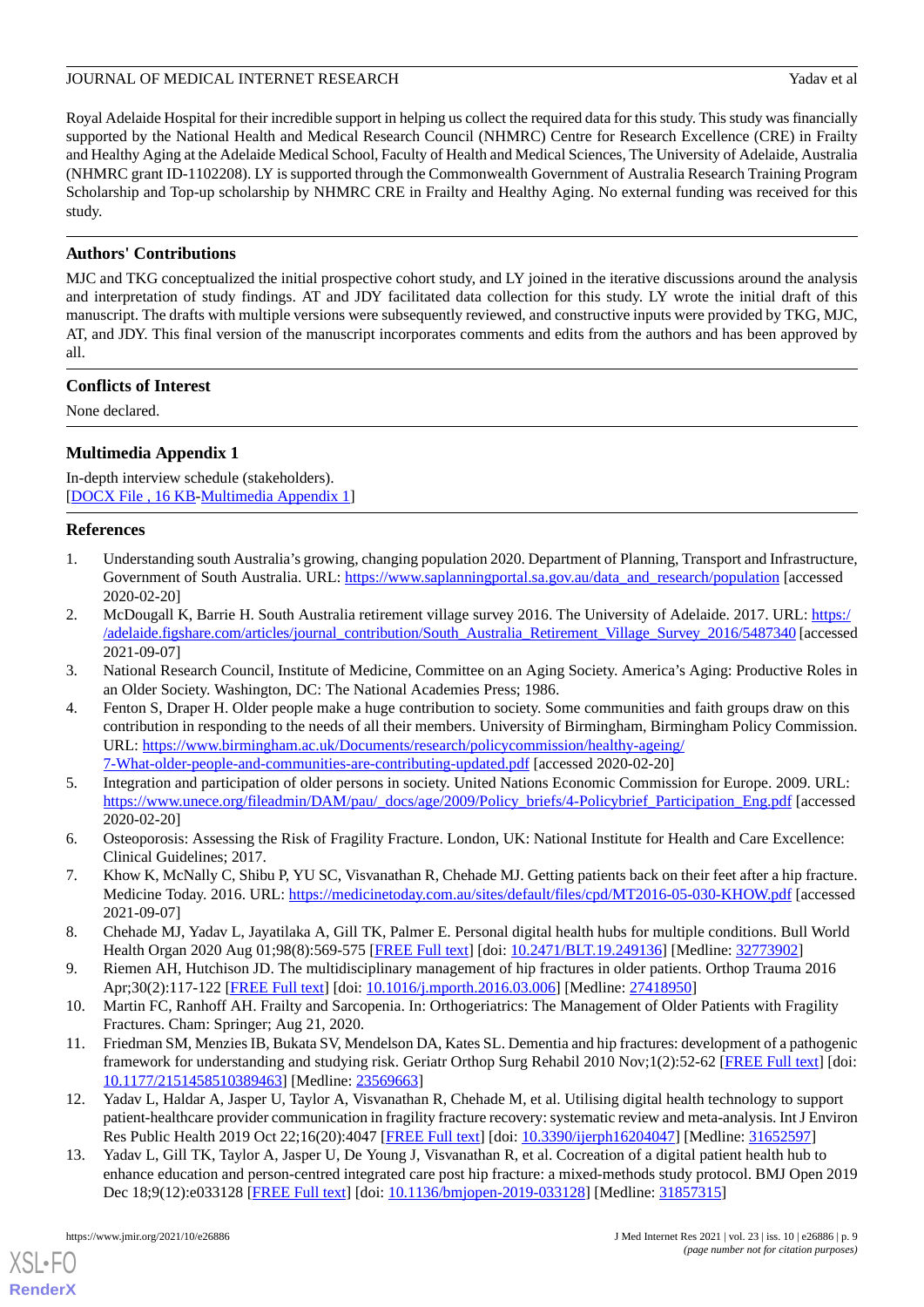# JOURNAL OF MEDICAL INTERNET RESEARCH YADAVEN AND THE VALUE OF MEDICAL INTERNET RESEARCH

- <span id="page-9-0"></span>14. Cooper C, Campion G, Melton LJ. Hip fractures in the elderly: a world-wide projection. Osteoporos Int 1992 Nov;2(6):285-289. [doi: [10.1007/BF01623184](http://dx.doi.org/10.1007/BF01623184)] [Medline: [1421796\]](http://www.ncbi.nlm.nih.gov/entrez/query.fcgi?cmd=Retrieve&db=PubMed&list_uids=1421796&dopt=Abstract)
- <span id="page-9-1"></span>15. Gullberg B, Johnell O, Kanis J. World-wide projections for hip fracture. Osteoporos Int 1997;7(5):407-413. [doi: [10.1007/pl00004148\]](http://dx.doi.org/10.1007/pl00004148) [Medline: [9425497](http://www.ncbi.nlm.nih.gov/entrez/query.fcgi?cmd=Retrieve&db=PubMed&list_uids=9425497&dopt=Abstract)]
- <span id="page-9-2"></span>16. Johnell O, Kanis JA. An estimate of the worldwide prevalence, mortality and disability associated with hip fracture. Osteoporos Int 2004 Nov;15(11):897-902. [doi: [10.1007/s00198-004-1627-0\]](http://dx.doi.org/10.1007/s00198-004-1627-0) [Medline: [15490120\]](http://www.ncbi.nlm.nih.gov/entrez/query.fcgi?cmd=Retrieve&db=PubMed&list_uids=15490120&dopt=Abstract)
- <span id="page-9-3"></span>17. Mitchell R, Draper B, Harvey L, Wadolowski M, Brodaty H, Close J. Comparison of hospitalised trends, treatment cost and health outcomes of fall-related hip fracture for people aged  $\geq 65$  years living in residential aged care and the community. Osteoporos Int 2019 Feb;30(2):311-321. [doi: [10.1007/s00198-018-4800-6\]](http://dx.doi.org/10.1007/s00198-018-4800-6) [Medline: [30569228](http://www.ncbi.nlm.nih.gov/entrez/query.fcgi?cmd=Retrieve&db=PubMed&list_uids=30569228&dopt=Abstract)]
- <span id="page-9-4"></span>18. Dziedzic K, French S, Davis A, Geelhoed E, Porcheret M. Implementation of musculoskeletal models of care in primary care settings: theory, practice, evaluation and outcomes for musculoskeletal health in high-income economies. Best Pract Res Clin Rheumatol 2016 Jun;30(3):375-397 [[FREE Full text](https://linkinghub.elsevier.com/retrieve/pii/S1521-6942(16)30044-4)] [doi: [10.1016/j.berh.2016.08.004](http://dx.doi.org/10.1016/j.berh.2016.08.004)] [Medline: [27886938](http://www.ncbi.nlm.nih.gov/entrez/query.fcgi?cmd=Retrieve&db=PubMed&list_uids=27886938&dopt=Abstract)]
- <span id="page-9-5"></span>19. Kelly PA, Haidet P. Physician overestimation of patient literacy: a potential source of health care disparities. Patient Educ Couns 2007 Apr;66(1):119-122. [doi: [10.1016/j.pec.2006.10.007](http://dx.doi.org/10.1016/j.pec.2006.10.007)] [Medline: [17140758](http://www.ncbi.nlm.nih.gov/entrez/query.fcgi?cmd=Retrieve&db=PubMed&list_uids=17140758&dopt=Abstract)]
- <span id="page-9-6"></span>20. Rogers ES, Wallace LS, Weiss BD. Misperceptions of medical understanding in low-literacy patients: implications for cancer prevention. Cancer Control 2006 Jul;13(3):225-229 [\[FREE Full text](https://journals.sagepub.com/doi/10.1177/107327480601300311?url_ver=Z39.88-2003&rfr_id=ori:rid:crossref.org&rfr_dat=cr_pub%3dpubmed)] [doi: [10.1177/107327480601300311\]](http://dx.doi.org/10.1177/107327480601300311) [Medline: [16885919](http://www.ncbi.nlm.nih.gov/entrez/query.fcgi?cmd=Retrieve&db=PubMed&list_uids=16885919&dopt=Abstract)]
- <span id="page-9-7"></span>21. Allegrante JP, Peterson MG, Cornell CN, MacKenzie CR, Robbins L, Horton R, et al. Methodological challenges of multiple-component intervention: lessons learned from a randomized controlled trial of functional recovery after hip fracture. HSS J 2007 Feb;3(1):63-70 [[FREE Full text](http://europepmc.org/abstract/MED/18751772)] [doi: [10.1007/s11420-006-9036-x](http://dx.doi.org/10.1007/s11420-006-9036-x)] [Medline: [18751772](http://www.ncbi.nlm.nih.gov/entrez/query.fcgi?cmd=Retrieve&db=PubMed&list_uids=18751772&dopt=Abstract)]
- <span id="page-9-8"></span>22. World Report on Ageing and Health. Geneva, Switzerland: World Health Organization; 2015.
- <span id="page-9-9"></span>23. Integrated Care for Older People: Guidelines on Community-Level Interventions to Manage Declines in Intrinsic Capacity. Geneva, Switzerland: World Health Organization; 2017.
- <span id="page-9-10"></span>24. Jin W, Kim DH. Design and implementation of e-Health system based on semantic sensor network using IETF YANG. Sensors (Basel) 2018 Feb 20;18(2):629 [[FREE Full text\]](https://www.mdpi.com/resolver?pii=s18020629) [doi: [10.3390/s18020629](http://dx.doi.org/10.3390/s18020629)] [Medline: [29461493](http://www.ncbi.nlm.nih.gov/entrez/query.fcgi?cmd=Retrieve&db=PubMed&list_uids=29461493&dopt=Abstract)]
- <span id="page-9-11"></span>25. WHO guideline: recommendations on digital interventions for health system strengthening. World Health Organization. 2019. URL: <https://apps.who.int/iris/bitstream/handle/10665/324998/WHO-RHR-19.7-eng.pdf> [accessed 2020-02-10]
- 26. Atlas of EHealth Country Profiles: The Use of EHealth in Support of Universal Health Coverage: Based on the Findings of the Third Global Survery on EHealth 2015. Geneva, Switzerland: World Health Organization; 2016.
- <span id="page-9-13"></span><span id="page-9-12"></span>27. WHO Compendium of Innovative Health Technologies for Low Resource Settings, 2011-2014: Assistive Devices, ehealth Solutions, Medical Devices, Other Technologies, Technologies for Outbreaks. Geneva, Switzerland: World Health Organization; 2011.
- <span id="page-9-14"></span>28. Harwell M. Research design in qualitative/quantitative/mixed methods. In: The SAGE Handbook for Research in Education: Pursuing Ideas as the Keystone of Exemplary Inquiry. Thousand Oaks, CA: Sage; 2011.
- <span id="page-9-15"></span>29. Taylor A. A day in the life of orthopaedic and trauma practitioners: orthopaedic nurse practitioner - hip fracture. Int J Orthop Trauma Nurs 2015 Feb;19(1):50-51. [doi: [10.1016/j.ijotn.2014.11.003\]](http://dx.doi.org/10.1016/j.ijotn.2014.11.003) [Medline: [25787817](http://www.ncbi.nlm.nih.gov/entrez/query.fcgi?cmd=Retrieve&db=PubMed&list_uids=25787817&dopt=Abstract)]
- <span id="page-9-16"></span>30. Fereday J, Muir-Cochrane E. Demonstrating rigor using thematic analysis: a hybrid approach of inductive and deductive coding and theme development. Int J Qual Methods 2006 Mar 01;5(1):80-92 [[FREE Full text](https://doi.org/10.1177/160940690600500107)] [doi: [10.1177/160940690600500107\]](http://dx.doi.org/10.1177/160940690600500107)
- <span id="page-9-17"></span>31. Rath S, Yadav L, Tewari A, Chantler T, Woodward M, Kotwal P, et al. Management of older adults with hip fractures in India: a mixed methods study of current practice, barriers and facilitators, with recommendations to improve care pathways. Arch Osteoporos 2017 Dec;12(1):55 [[FREE Full text](http://europepmc.org/abstract/MED/28577286)] [doi: [10.1007/s11657-017-0344-1](http://dx.doi.org/10.1007/s11657-017-0344-1)] [Medline: [28577286](http://www.ncbi.nlm.nih.gov/entrez/query.fcgi?cmd=Retrieve&db=PubMed&list_uids=28577286&dopt=Abstract)]
- <span id="page-9-18"></span>32. Yadav L, Tewari A, Jain A, Essue B, Peiris D, Woodward M, et al. Protocol-based management of older adults with hip fractures in Delhi, India: a feasibility study. Pilot Feasibility Stud 2016 Mar 9;2:15 [[FREE Full text](https://pilotfeasibilitystudies.biomedcentral.com/articles/10.1186/s40814-016-0056-0)] [doi: [10.1186/s40814-016-0056-0\]](http://dx.doi.org/10.1186/s40814-016-0056-0) [Medline: [27965835](http://www.ncbi.nlm.nih.gov/entrez/query.fcgi?cmd=Retrieve&db=PubMed&list_uids=27965835&dopt=Abstract)]
- <span id="page-9-19"></span>33. Duffield SJ, Ellis BM, Goodson N, Walker-Bone K, Conaghan PG, Margham T, et al. The contribution of musculoskeletal disorders in multimorbidity: implications for practice and policy. Best Pract Res Clin Rheumatol 2017 Apr;31(2):129-144 [[FREE Full text](https://linkinghub.elsevier.com/retrieve/pii/S1521-6942(17)30021-9)] [doi: [10.1016/j.berh.2017.09.004](http://dx.doi.org/10.1016/j.berh.2017.09.004)] [Medline: [29224692](http://www.ncbi.nlm.nih.gov/entrez/query.fcgi?cmd=Retrieve&db=PubMed&list_uids=29224692&dopt=Abstract)]
- <span id="page-9-20"></span>34. Araujo de Carvalho I, Epping-Jordan J, Pot AM, Kelley E, Toro N, Thiyagarajan JA, et al. Organizing integrated health-care services to meet older people's needs. Bull World Health Organ 2017 Nov 01;95(11):756-763 [[FREE Full text](http://europepmc.org/abstract/MED/29147056)] [doi: [10.2471/BLT.16.187617](http://dx.doi.org/10.2471/BLT.16.187617)] [Medline: [29147056\]](http://www.ncbi.nlm.nih.gov/entrez/query.fcgi?cmd=Retrieve&db=PubMed&list_uids=29147056&dopt=Abstract)
- 35. Loft MI, Martinsen B, Esbensen BA, Mathiesen LL, Iversen HK, Poulsen I. Strengthening the role and functions of nursing staff in inpatient stroke rehabilitation: developing a complex intervention using the Behaviour Change Wheel. Int J Qual Stud Health Well-being 2017;12(sup2):1392218 [\[FREE Full text\]](http://europepmc.org/abstract/MED/29088984) [doi: [10.1080/17482631.2017.1392218](http://dx.doi.org/10.1080/17482631.2017.1392218)] [Medline: [29088984](http://www.ncbi.nlm.nih.gov/entrez/query.fcgi?cmd=Retrieve&db=PubMed&list_uids=29088984&dopt=Abstract)]
- 36. Evangelidis N, Craig J, Bauman A, Manera K, Saglimbene V, Tong A. Lifestyle behaviour change for preventing the progression of chronic kidney disease: a systematic review. BMJ Open 2019 Oct 28;9(10):e031625 [[FREE Full text](https://bmjopen.bmj.com/lookup/pmidlookup?view=long&pmid=31662393)] [doi: [10.1136/bmjopen-2019-031625\]](http://dx.doi.org/10.1136/bmjopen-2019-031625) [Medline: [31662393](http://www.ncbi.nlm.nih.gov/entrez/query.fcgi?cmd=Retrieve&db=PubMed&list_uids=31662393&dopt=Abstract)]

[XSL](http://www.w3.org/Style/XSL)•FO **[RenderX](http://www.renderx.com/)**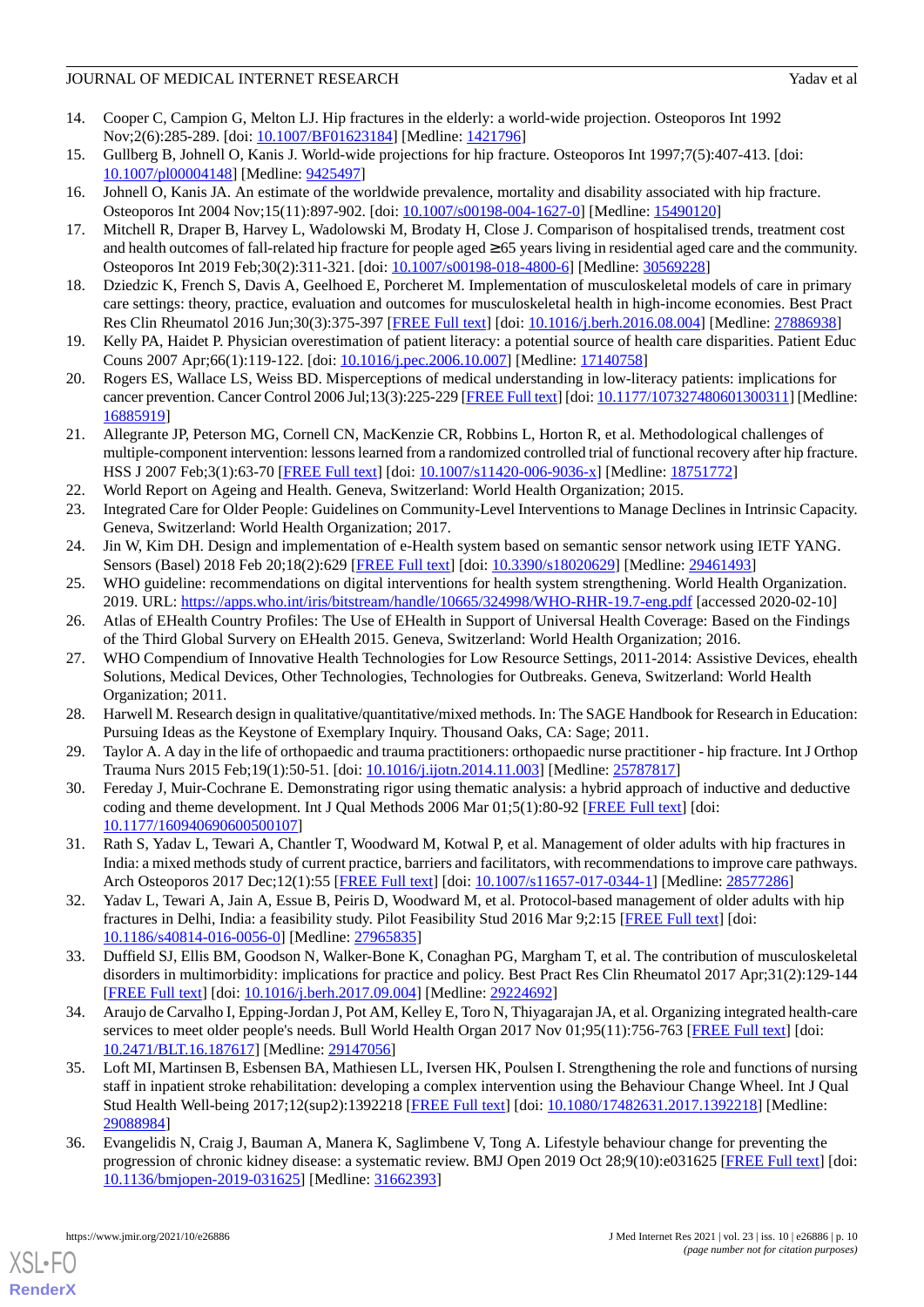# JOURNAL OF MEDICAL INTERNET RESEARCH Yadav et al. Yadav et al.

- <span id="page-10-0"></span>37. Munir F, Biddle S, Davies M, Dunstan D, Esliger D, Gray LJ, et al. Stand More AT Work (SMArT Work): using the behaviour change wheel to develop an intervention to reduce sitting time in the workplace. BMC Public Health 2018 Mar 06;18(1):319 [[FREE Full text\]](https://bmcpublichealth.biomedcentral.com/articles/10.1186/s12889-018-5187-1) [doi: [10.1186/s12889-018-5187-1](http://dx.doi.org/10.1186/s12889-018-5187-1)] [Medline: [29510715](http://www.ncbi.nlm.nih.gov/entrez/query.fcgi?cmd=Retrieve&db=PubMed&list_uids=29510715&dopt=Abstract)]
- <span id="page-10-2"></span><span id="page-10-1"></span>38. de Haes H, Bensing J. Endpoints in medical communication research, proposing a framework of functions and outcomes. Patient Educ Couns 2009 Mar; 74(3): 287-294. [doi: 10.1016/j.pec. 2008.12.006] [Medline: [19150197\]](http://www.ncbi.nlm.nih.gov/entrez/query.fcgi?cmd=Retrieve&db=PubMed&list_uids=19150197&dopt=Abstract)
- 39. Bolle S, Romijn G, Smets EM, Loos EF, Kunneman M, van Weert JC. Older cancer patients' user experiences with web-based health information tools: a think-aloud study. J Med Internet Res 2016 Jul 25;18(7):e208 [[FREE Full text](https://www.jmir.org/2016/7/e208/)] [doi: [10.2196/jmir.5618](http://dx.doi.org/10.2196/jmir.5618)] [Medline: [27457709](http://www.ncbi.nlm.nih.gov/entrez/query.fcgi?cmd=Retrieve&db=PubMed&list_uids=27457709&dopt=Abstract)]
- <span id="page-10-3"></span>40. Slater H, Campbell JM, Stinson JN, Burley MM, Briggs AM. End user and implementer experiences of mHealth technologies for noncommunicable chronic disease management in young adults: systematic review. J Med Internet Res 2017 Dec 12;19(12):e406 [\[FREE Full text](https://www.jmir.org/2017/12/e406/)] [doi: [10.2196/jmir.8888\]](http://dx.doi.org/10.2196/jmir.8888) [Medline: [29233804](http://www.ncbi.nlm.nih.gov/entrez/query.fcgi?cmd=Retrieve&db=PubMed&list_uids=29233804&dopt=Abstract)]
- <span id="page-10-4"></span>41. Majeed-Ariss R, Baildam E, Campbell M, Chieng A, Fallon D, Hall A, et al. Apps and adolescents: a systematic review of adolescents' use of mobile phone and tablet apps that support personal management of their chronic or long-term physical conditions. J Med Internet Res 2015 Dec 23;17(12):e287 [\[FREE Full text](http://www.jmir.org/2015/12/e287/)] [doi: [10.2196/jmir.5043\]](http://dx.doi.org/10.2196/jmir.5043) [Medline: [26701961](http://www.ncbi.nlm.nih.gov/entrez/query.fcgi?cmd=Retrieve&db=PubMed&list_uids=26701961&dopt=Abstract)]
- <span id="page-10-5"></span>42. Ullrich PF, Vaccaro AR. Patient education on the internet: opportunities and pitfalls. Spine 2002 Apr 01;27(7):E185-E188. [doi: [10.1097/00007632-200204010-00019\]](http://dx.doi.org/10.1097/00007632-200204010-00019) [Medline: [11923675\]](http://www.ncbi.nlm.nih.gov/entrez/query.fcgi?cmd=Retrieve&db=PubMed&list_uids=11923675&dopt=Abstract)
- <span id="page-10-6"></span>43. Musculoskeletal health network, models of care and other resources. Government of Western Australia Department of Health. URL: [https://ww2.health.wa.gov.au/Articles/J\\_M/Musculoskeletal-Health-Network](https://ww2.health.wa.gov.au/Articles/J_M/Musculoskeletal-Health-Network) [accessed 2020-02-20]
- <span id="page-10-7"></span>44. National pain strategy. Painaustralia. URL: <https://www.painaustralia.org.au/improving-policy/national-pain-strategy> [accessed 2020-02-20]
- <span id="page-10-8"></span>45. Household use of information technology, Australia, 2016-17. The Australian Bureau of Statistics. 2018. URL: [https://www.](https://www.abs.gov.au/ausstats/abs@.nsf/mf/810) [abs.gov.au/ausstats/abs@.nsf/mf/810](https://www.abs.gov.au/ausstats/abs@.nsf/mf/810) [accessed 2020-02-20]
- <span id="page-10-9"></span>46. Access to hospitals: admitted patient care-socioeconomic status. Australian Institute of Health and Welfare. URL: [https:/](https://www.aihw.gov.au/reports-data/myhospitals/themes/hospital-access) [/www.aihw.gov.au/reports-data/myhospitals/themes/hospital-access](https://www.aihw.gov.au/reports-data/myhospitals/themes/hospital-access) [accessed 2020-12-14]
- <span id="page-10-10"></span>47. de Veer AJ, Peeters JM, Brabers AE, Schellevis FG, Rademakers JJ, Francke AL. Determinants of the intention to use e-Health by community dwelling older people. BMC Health Serv Res 2015 Mar 15;15(1):103. [doi: [10.1186/s12913-015-0765-8\]](http://dx.doi.org/10.1186/s12913-015-0765-8) [Medline: [25889884](http://www.ncbi.nlm.nih.gov/entrez/query.fcgi?cmd=Retrieve&db=PubMed&list_uids=25889884&dopt=Abstract)]
- <span id="page-10-11"></span>48. My health record failed to manage cybersecurity and privacy risks, audit finds. The Guardian. 2019 Nov 25. URL: [https:/](https://www.theguardian.com/australia-news/2019/nov/25/my-health-record-failed-to-manage-cybersecurity-and-privacy-risks-audit-finds) [/www.theguardian.com/australia-news/2019/nov/25/](https://www.theguardian.com/australia-news/2019/nov/25/my-health-record-failed-to-manage-cybersecurity-and-privacy-risks-audit-finds)
- <span id="page-10-12"></span>[my-health-record-failed-to-manage-cybersecurity-and-privacy-risks-audit-finds](https://www.theguardian.com/australia-news/2019/nov/25/my-health-record-failed-to-manage-cybersecurity-and-privacy-risks-audit-finds) [accessed 2020-02-20]
- 49. Taking the pulse of patient experience: why australian healthcare must change. Forrester Opportunity Snapshot: A Custom Study Commissioned by SFDC. 2019. URL: [https://c1.sfdcstatic.com/content/dam/web/en\\_au/www/documents/pdf/](https://c1.sfdcstatic.com/content/dam/web/en_au/www/documents/pdf/patient-experience-australian-healthcare-change.pdf) [patient-experience-australian-healthcare-change.pdf](https://c1.sfdcstatic.com/content/dam/web/en_au/www/documents/pdf/patient-experience-australian-healthcare-change.pdf) [accessed 2020-02-22]
- <span id="page-10-14"></span><span id="page-10-13"></span>50. Chehade M, Gill T, Kopansky-Giles D, Schuwirth L, Karnon J, McLiesh P, et al. Building multidisciplinary health workforce capacity to support the implementation of integrated, people-centred Models of Care for musculoskeletal health. Best Pract Res Clin Rheumatol 2016 Jun;30(3):559-584. [doi: [10.1016/j.berh.2016.09.005](http://dx.doi.org/10.1016/j.berh.2016.09.005)] [Medline: [27886946](http://www.ncbi.nlm.nih.gov/entrez/query.fcgi?cmd=Retrieve&db=PubMed&list_uids=27886946&dopt=Abstract)]
- <span id="page-10-16"></span><span id="page-10-15"></span>51. Chehade M, Yadav L, Kopansky-Giles D, Merolli M, Palmer E, Jayatilaka A, et al. Innovations to improve access to musculoskeletal care. Best Pract Res Clin Rheumatol 2020 Oct;34(5):101559. [doi: [10.1016/j.berh.2020.101559](http://dx.doi.org/10.1016/j.berh.2020.101559)] [Medline: [32718885](http://www.ncbi.nlm.nih.gov/entrez/query.fcgi?cmd=Retrieve&db=PubMed&list_uids=32718885&dopt=Abstract)]
- 52. Rothman K, Greenland S, Lash T. Modern Epidemiology. Philadelphia, PA, USA: Wolters Kluwer Health; 2008.
- <span id="page-10-17"></span>53. Kirkwood B, Sterne J. Essential Medical Statistics. Oxford, UK: Wiley-Blackwell; 2003.
- <span id="page-10-18"></span>54. Hollander J, Carr B. Virtually perfect? Telemedicine for covid-19. N Engl J Med 2020 Apr 30;382(18):1679-1681. [doi: [10.1056/NEJMp2003539\]](http://dx.doi.org/10.1056/NEJMp2003539) [Medline: [32160451\]](http://www.ncbi.nlm.nih.gov/entrez/query.fcgi?cmd=Retrieve&db=PubMed&list_uids=32160451&dopt=Abstract)
- 55. Greenhalgh T, Wherton J, Shaw S, Morrison C. Video consultations for covid-19. BMJ 2020 Mar 12;368:m998. [doi: [10.1136/bmj.m998\]](http://dx.doi.org/10.1136/bmj.m998) [Medline: [32165352](http://www.ncbi.nlm.nih.gov/entrez/query.fcgi?cmd=Retrieve&db=PubMed&list_uids=32165352&dopt=Abstract)]
- 56. Garg SK, Rodbard D, Hirsch IB, Forlenza GP. Managing new-onset type 1 diabetes during the covid-19 pandemic: challenges and opportunities. Diabetes Technol Ther 2020 Jun;22(6):431-439. [doi: [10.1089/dia.2020.0161](http://dx.doi.org/10.1089/dia.2020.0161)] [Medline: [32302499](http://www.ncbi.nlm.nih.gov/entrez/query.fcgi?cmd=Retrieve&db=PubMed&list_uids=32302499&dopt=Abstract)]
- 57. Turner KM, Rousseau N, Croot L, Duncan E, Yardley L, O'Cathain A, et al. Understanding successful development of complex health and healthcare interventions and its drivers from the perspective of developers and wider stakeholders: an international qualitative interview study. BMJ Open 2019 May 30;9(5):e028756 [[FREE Full text](https://bmjopen.bmj.com/lookup/pmidlookup?view=long&pmid=31152042)] [doi: [10.1136/bmjopen-2018-028756\]](http://dx.doi.org/10.1136/bmjopen-2018-028756) [Medline: [31152042](http://www.ncbi.nlm.nih.gov/entrez/query.fcgi?cmd=Retrieve&db=PubMed&list_uids=31152042&dopt=Abstract)]

# **Abbreviations**

**BCW:** Behavior Change Wheel **MoC:** model of care **OR:** odds ratio **WHO:** World Health Organization